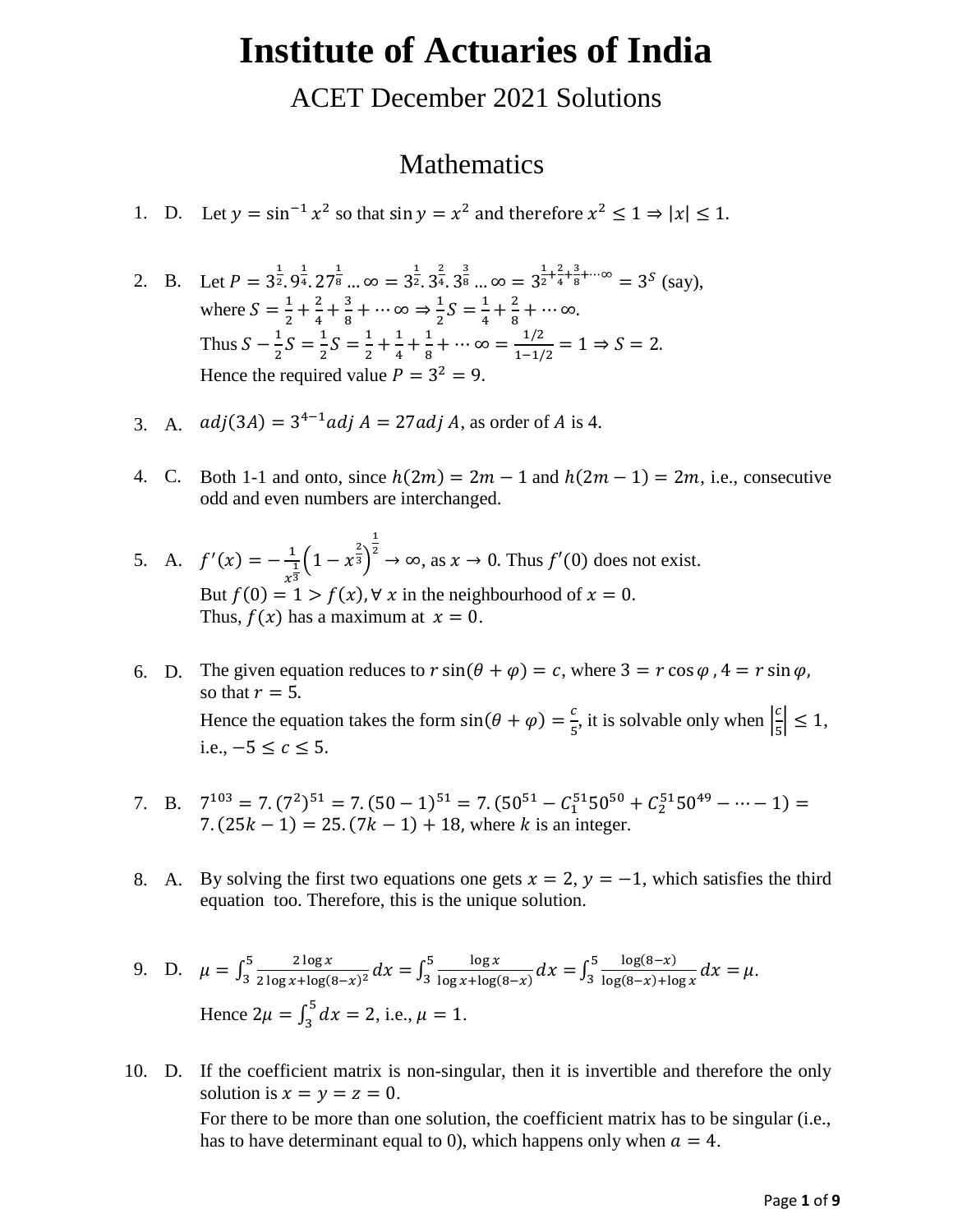11. B. The required equation in Cartesian form is  $\left(x + \frac{7}{2}\right)$  $\left(\frac{7}{2}\right)^2 + y^2 = \left(\frac{7}{2}\right)^2$  $\left(\frac{7}{2}\right)^2$ . The corresponding polar form becomes  $\left(r \cos \theta + \frac{7}{3}\right)$  $\left(\frac{7}{2}\right)^2 + (r \sin \theta)^2 = \frac{49}{4}$  $\frac{1}{4}$ , which reduces to  $r = -7 \cos \theta$ . The range may be ascertained by ensuring that the graph of the circle should lie

only on the second and third quadrants.

The correct range ensures that  $r$  is always positive.

12. D. Here  $x^2 = t - 3$  and  $y^2 = 4 - t$ , so that  $x^2 + y^2 = 1$ , representing the equation of a circle.

13. D. 
$$
\lim_{x \to 0^-} \frac{e^{\frac{1}{x}-1}}{e^{\frac{1}{x}+1}} = \frac{0-1}{0+1} = -1, \text{ but } \lim_{x \to 0^+} \frac{e^{\frac{1}{x}-1}}{e^{\frac{1}{x}+1}} = 1. \text{ Hence the limit does not exist.}
$$

14. A. At  $x = 0$  log|x| is not defined. Therefore,  $f(x)$  is undefined, and hence discontinuous at that point. At  $x = -1, 1$ ,  $\log|x| = 0$  and therefore  $f(x)$  is undefined and discontinuous. For all other values of x the function  $log|x|$  has a non-zero value and is continuous. Therefore its inverse is also continuous at those points. Thus the number of points of discontinuities is 3.

15. D. The range of 
$$
\csc^{-1} \theta
$$
 is  $\left[-\frac{\pi}{2}, \frac{\pi}{2}\right] - \{0\}.$ 

16. C. Since the function  $f(y) = e^y - e^{-y}$  for  $-1 \le y \le 1$  has the derivative  $f'(y) = e^y + e^{-y} > 0$ , it is an increasing function, with maximum at  $y = 1$ and the maximum value of the function is  $f(1) = e - \frac{1}{a}$  $\frac{1}{e}$  = 2.72 – 0.37 < 2.5. Therefore, the left hand side  $e^{\sin x} - e^{-\sin x}$  of the given equation can never attain the value 2.5 on the right hand side.

17. B.

18. A. Since 
$$
x^2 - 1
$$
 is an even function, the given integral simplifies as  
\n
$$
\int_{-3}^{3} |x^2 - 1| dx = 2 \int_{0}^{3} |x^2 - 1| dx = 2 \int_{0}^{1} (1 - x^2) dx + 2 \int_{1}^{3} (x^2 - 1) dx
$$
\n
$$
= 2 - \frac{2}{3} + \frac{2}{3} (27 - 1) - 2(3 - 1) = 2 - \frac{2}{3} + 18 - \frac{2}{3} - 4 = \frac{44}{3}.
$$

- 19. B. Note that  $\Delta^4 y_0 = (E-1)^4 y_0 = 0$ , i.e.,  $y_4 4y_3 + 6y_2 4y_1 + y_0 = 0$ . Hence,  $81 - 4y_3 + 54 - 12 + 1 = 0$ . It follows that  $y_3 = 31$ .
- 20. C. The projection of  $\vec{i} + \vec{j} + \vec{k}$  on the plane of the unit vectors  $\vec{i}$  and  $\vec{j}$  is  $\vec{i} + \vec{j}$ . Therefore the cosine of the angle between these two vectors is the dot product between the corresponding unit vectors, which is  $\frac{2}{\sqrt{2\times3}} = \sqrt{2/3}$ .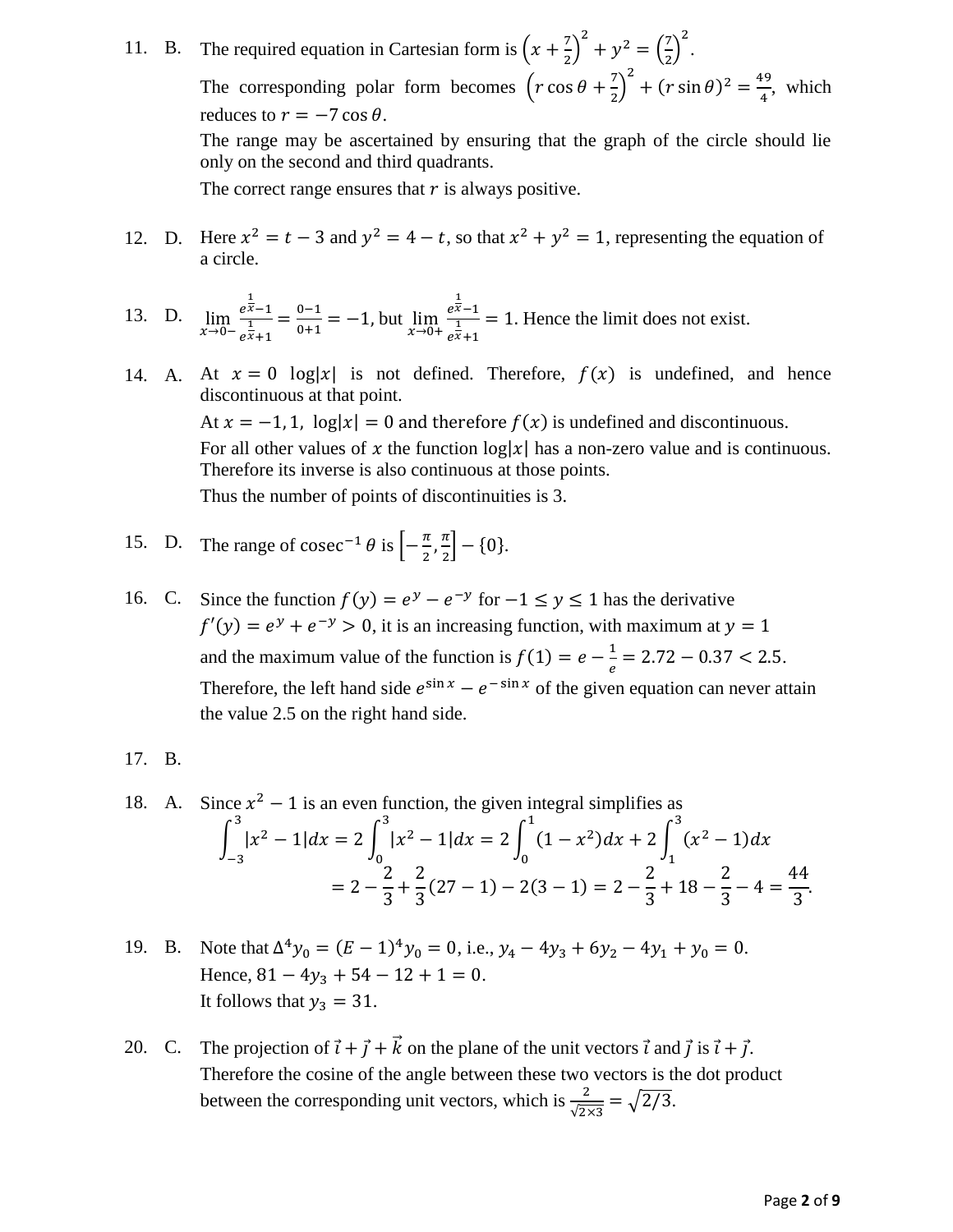## **Statistics**

- 21. D. Since the arithmetic mean of the four consecutive integers starting with x is  $\gamma$ , we have  $y = x + 6/4$ . Therefore, the arithmetic mean of the eight consecutive integers starting with  $x + 2$ is  $(x + 2) + 28/8 = x + 11/2 = x + 3/2 + 4 = y + 4$ .
- 22. C. Among the three medians in the three groups, the largest could be 13.

The next largest median could be 10, provided two smaller integers are put in the first group (along with 13, 14 and 15).

Likewise, the largest median of the third group is 7, which may be achieved by putting two smaller numbers in the second group (along with 10, 11 and 12).

Thus, the largest possible average is 10.

One of the possible choices of the three groups that achieves the three largest medians is as follows.

1 2 13 14 15 3 4 10 11 12 5 6 7 8 9

23. B. Given all the conditions the only way to arrange the revenues of the five companies is

100 300 600 1000 1000

Hence the difference between the highest and the lowest of the revenues among the five companies is  $1000 - 100 = 900$ .

- 24. A. Standard deviation is the square root of the difference between the mean of squares of the numbers and the square of mean of the numbers. Therefore  $SD = \sqrt{232/4 - (28/4)^2} = \sqrt{58 - 49} = 3$ .
- 25. A.  $\lambda = 1/60$ . The probability of not completing within 90 minutes is  $\exp(-\lambda \times 90) = \exp(-3/2)$ .
- 26. D. Here  $\lambda = 5/60$  and  $t = 3$ . Therefore,  $P(0) = \exp(-\lambda \times 3) = \exp(-1/4)$ .
- 27. C. The number of errors in eight pages is the sum of eight iid Poisson random variables, which has the Poisson distribution. Mean number of errors in 8 pages is  $8 \times 0.2 = 1.6$  with SD  $\sqrt{1.6}$ . So, CV is  $1/\sqrt{1.6}$ .
- 28. B. Probability of a perfect recording is 0.8. Number of perfect recordings out of 10 has a Binomial distribution with  $p = 0.8$  and  $1 - p = 0.2$ , so that the probability of at least one perfect recording is  $1 - P$ (No perfect recording) =  $1 - 0.2^{10}$ .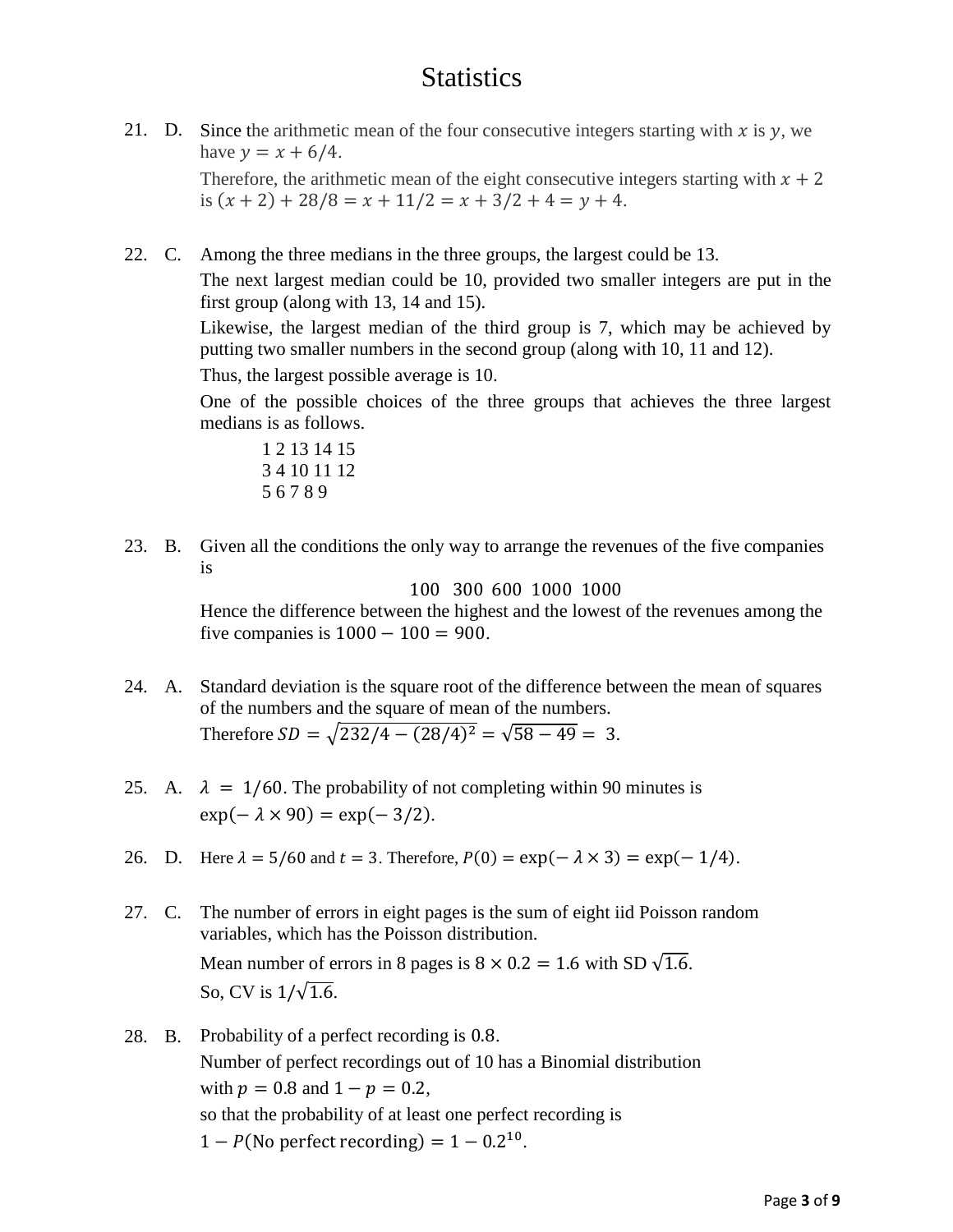- 29. C. If x is the 87<sup>th</sup> percentile,  $P[Z \le (x 65)/15] = 0.87 = 1 0.13$ , that is,  $(x - 65)/15 = 1.13$ , or  $x = 65 + 15 \times 1.13 = 82$  (Approximately).
- 30. D.  $P(Z < 2.58) = 0.995 = P(Z > -2.58)$ .  $P(X > 100) = 0.995$ .  $(Z>(100 - \text{mean})/1) = 0.995$ .  $Mean = 100 + 2.58 = 102.58.$
- 31. B.  $Corr(X, Y) = 1/4$ .  $Cov(X, Y) = Corr(X, Y) \times \sqrt{Var X} \sqrt{Var Y} = 3/4.$  $Cov(Y, X + Y) = Cov(X, Y) + Var(Y) = 3/4 + 9 = 39/4.$
- 32. D.  $E(X) = 4/2 = 2$ .  $E(Y) = E[E(Y|X)] = E[1/X] = \int_1^3 (1/x)(1/2) dx = (1/2) \log 3.$  $E(XY) = E[E(XY|X)] = E[XE(Y|X)] = E[X/X] = 1.$  $Cov(X, Y) = E(XY) - E(Y)E(X) = 1 - 2(1/2) \log 3 = 1 - \log 3.$
- 33. C.  $Cov(X, Y) = Corr(X, Y) \times SD(X) \times SD(Y) = 7.5$ .  $Var(X + Y) = Var(X) + Var(Y) + 2Cov(X, Y) = 25 + 9 + 15 = 49.$  $SD(X + Y) = \sqrt{Var(X + Y)} = \sqrt{49} = 7.$
- 34. D. If the regression line of X on Y is  $4X = 5Y 33$ , and that of Y on X is  $9Y =$ 20  $X - 107$ , then  $b_{xy} = 5/4$  and  $b_{yx} = 20/9$ , so that the correlation coefficient r satisfies  $r^2 = b_{xy}b_{yx} = 100/36 > 1$ , which is not possible. If the regression line of Y on X is  $5Y = 4X + 33$  and that of X on Y is  $20X = 9Y +$ 107, then  $b_{yx} = 4/5$  and  $b_{xy} = 9/20$ , so that  $r^2 = b_{xy}b_{yx} = 36/100$ . Since the regression coefficients are positive,  $r > 0$ . So  $r = 6/10 = 3/5$ .
- 35. C. Since  $(EX, EY)$  is the point of intersection of the two regression lines, solving the two equations we get  $EX = 13/14$  and  $EY = -33/14$ .
- 36. A. The regression of  $P$  on  $S$  is  $P - E(P) = Corr(P, S)[SD(P)/SD(S)](S - E(S)),$  i.e.,  $P - 50 = 0.5[4/2](S - 60)$ , which simplifies to  $P = S - 10$ .
- 37. C. Let  $n (> 0)$  be the number of sides.

Then the number of diagonals is  $\binom{n}{2}$  $\binom{n}{2}$  – n = 170. Therefore,  $n^2 - 3n - 340 = 0$ , i.e.,  $n = 20$ .

38. A. Let the three particular objects be considered as a single entity. This group has to occur in every permutation of 5 objects out of 10.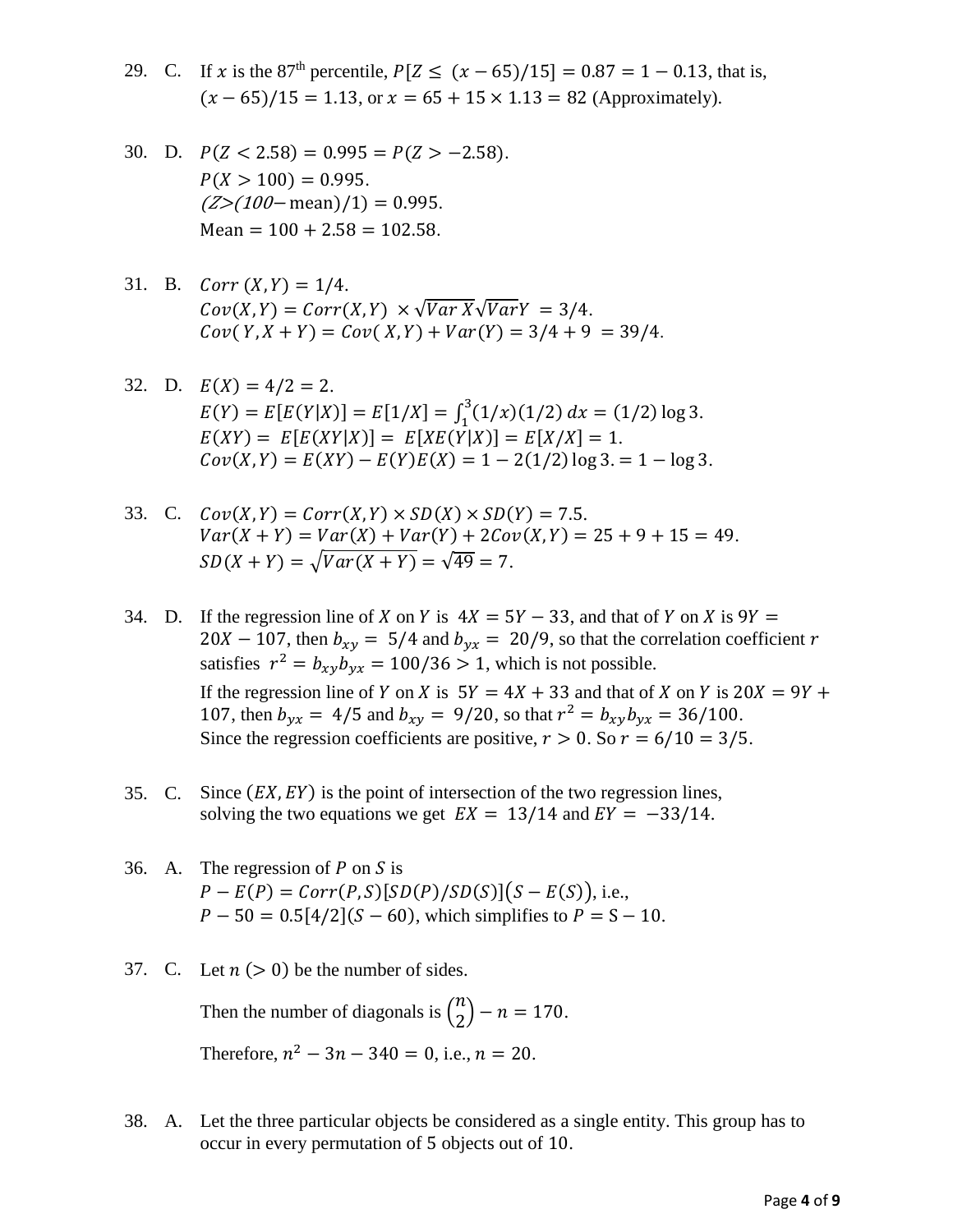There are  ${}^{7}P_{2}$  ways that the other 2 objects can be permuted from the remaining set of 7 to choose from. The group of 3 can be put between 2 selected objects in 3 ways. The group itself can be permuted among themselves in 3! ways. Thus, the required number is  ${}^{7}P_2 \times 3 \times 3! = 42 \times 3 \times 6 = 756$ .

- 39. D. The concerned set is equivalent to  $(B A) \cap (A \cap B) = \phi$ .
- 40. A.  $X \cap Z$ ,  $Y \cap Z$  and  $X \cap Y \cap Z$  are subsets of, Z so that  $P(X \cap Z) \leq P(Z) = 0, P(Y \cap Z) \leq P(Z) = 0, P(X \cap Y \cap Z) \leq P(Z) = 0.$ Therefore,  $P(X \cap Z) = 0 = P(X)P(Z)$ ,  $P(Y \cap Z) = 0 = P(Y)P(Z)$ ,  $P(X \cap Y \cap Z) = 0 = P(X)P(Y)P(Z)$ . Hence X, Y, Z are independent.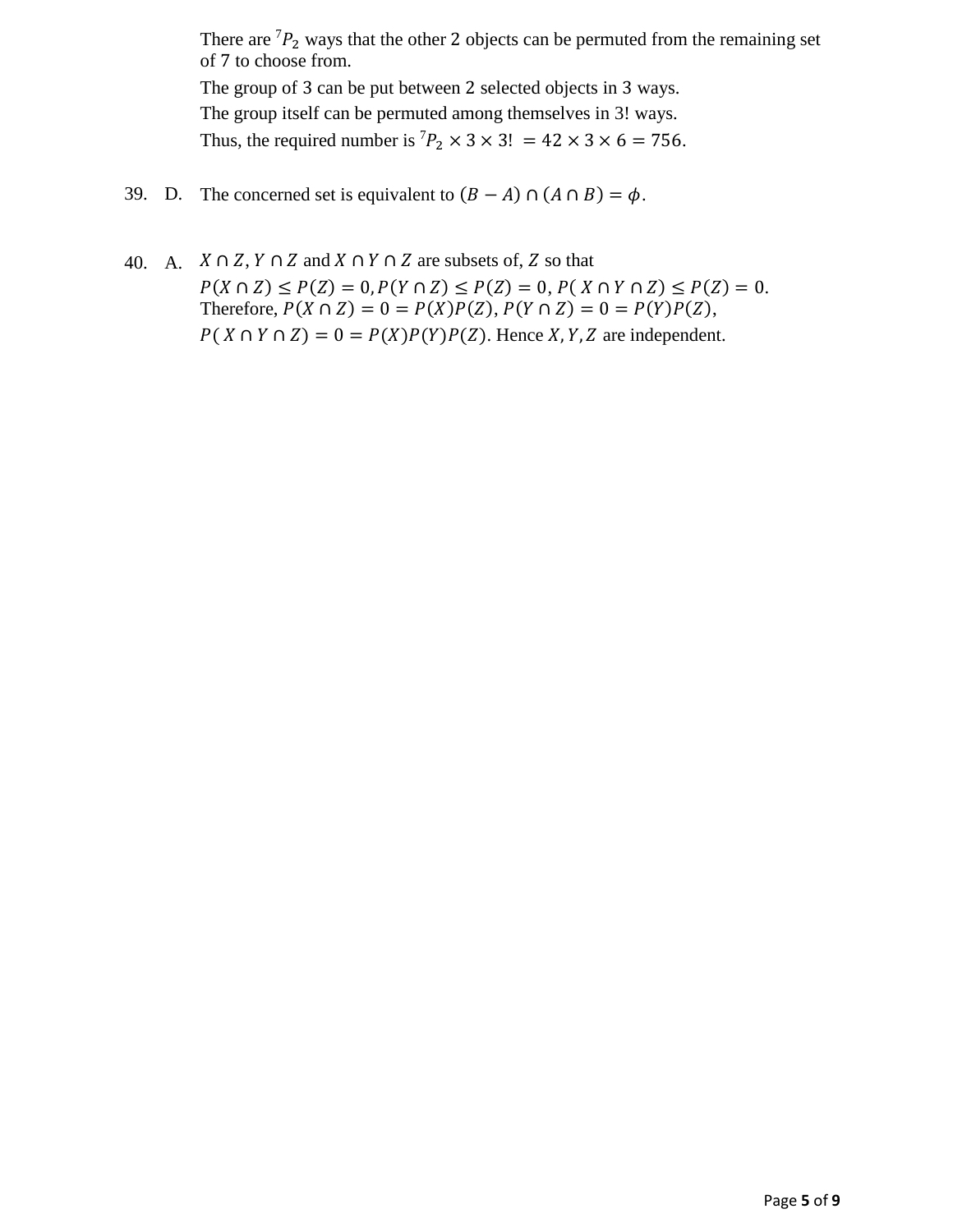## Data Interpretation

| Year | X                                       |
|------|-----------------------------------------|
| 2016 | $150/(150 + 188 + 173 + 139) = 23.08\%$ |
| 2017 | $241/(241 + 138 + 207 + 309) = 26.93\%$ |
| 2018 | $205/(205 + 290 + 296 + 236) = 19.96\%$ |
| 2019 | $275/(275 + 130 + 365 + 127) = 30.66\%$ |
| 2020 | $140/(140+99+232+158) = 22.26\%$        |

41. C. The following is the contribution from unit  $X$  in each year.

- 42. D. *X* never had the maximum production level; Z never had the minimum production level.
- 43. B. The table below shows the average of sales in two cities against each model variant. Model 2 has the same average across the two cities.

| Model 1 | 160 | 179 |
|---------|-----|-----|
| Model 2 | 177 | 177 |
| Model 3 | 178 | 165 |
| Model 4 | 170 | 165 |
| Model 5 | 182 | 176 |
| Model 6 | 165 | 184 |
| Model 7 | 166 | 192 |

44. A. The table below shows, against each model variant, the excess in number of units sold (taking together all brands) in Jaipur over that in Ahmedabad. Model 1 has the largest excess.

|         | Ahmedabad | Jaipur | Excess of Jaipur over Ahmedabad |
|---------|-----------|--------|---------------------------------|
| Model 1 | 641       | 714    | 73                              |
| Model 2 | 707       | 707    |                                 |
| Model 3 | 713       | 659    | $-54$                           |
| Model 4 | 679       | 660    | $-19$                           |
| Model 5 | 729       | 703    | $-26$                           |
| Model 6 | 660       | 734    | 74                              |
| Model 7 | 664       | 766    | 102                             |

45. D. Cost of one gram of vitamin 1 in 2017-18 Apple: 0.140/0.04% = 350 rupees; Guava: 0.160/0.03% = 533 rupees; Mango:  $0.135/0.025\% = 540$  rupees; Grapes:  $0.150/0.025\% = 600$  rupees.

46. A. Cost of one gram of vitamin 2 in 2017-18 Apple:  $0.140/0.025\% = 560$  rupees; Guava:  $0.160/0.03\% = 533$  rupees; Mango:  $0.135/0.025\% = 540$  rupees; Grapes:  $0.150/0.045\% = 333$  rupees. The ratio of largest to smallest is  $560/333 = 1.68$ .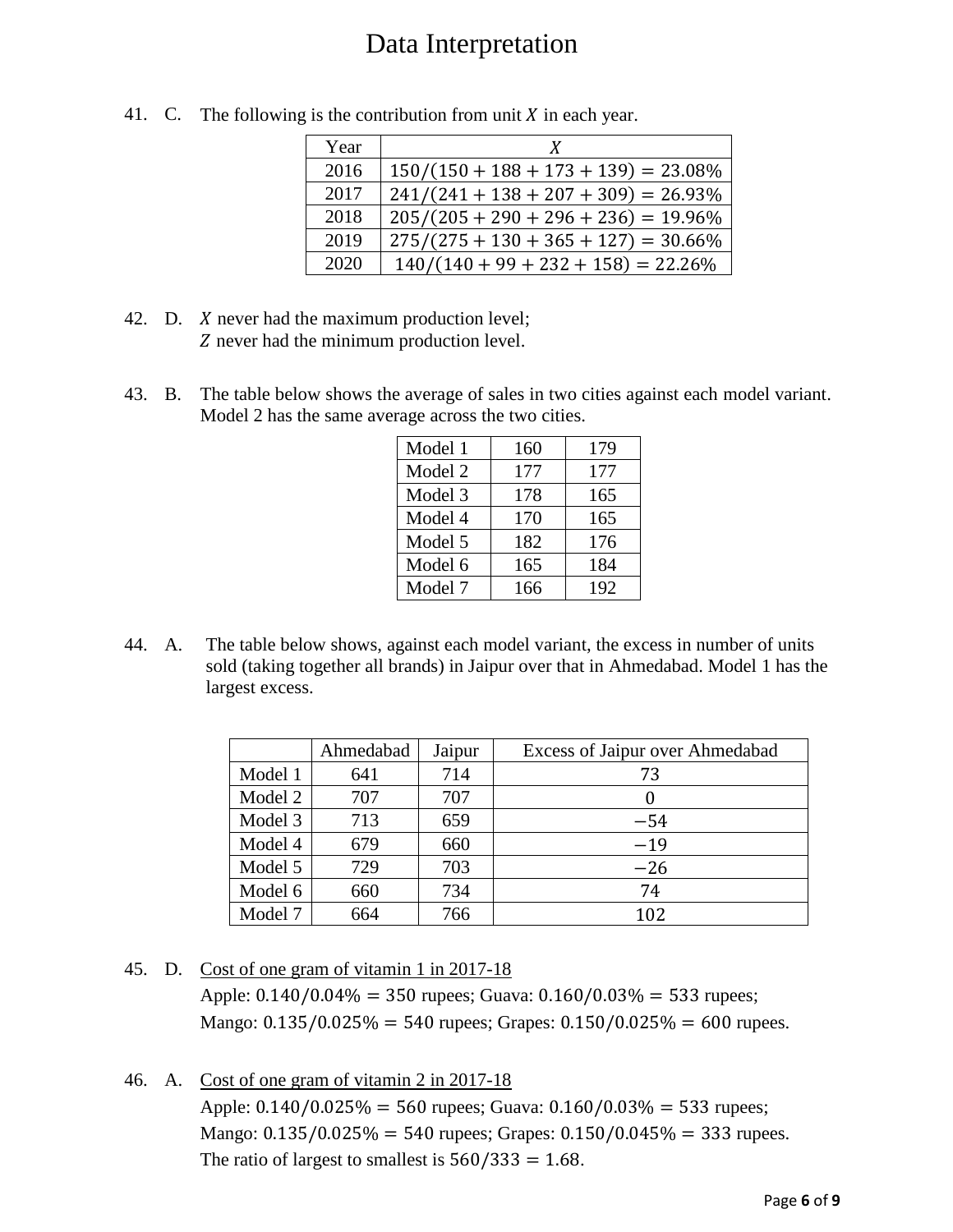47. C. The table below gives the price of 0.25 gram of Vitamin 1 in each fruit in 2019-20.

| Apple  | $(0.150/0.04\%)/4 = 375/4 = 94$ rupees   |
|--------|------------------------------------------|
| Guava  | $(0.155/0.03\%)/4 = 517/4 = 129$ rupees  |
| Mango  | $(0.130/0.025\%)/4 = 520/4 = 130$ rupees |
| Grapes | $(0.150/0.025\%)/4 = 600/4 = 150$ rupees |
| Total  | 503 rupees                               |

48. A. If 1 kg of apple, 2 kg of guava, 3 kg of mango and 4 kg of grapes are mixed, then, out of the total weight of 10000 grams,

> weight of Vitamin 1 and 2 in apples is  $0.4 + 0.25 = 0.65$  grams; weight of Vitamin 1 and 2 in apples is  $(0.3 + 0.3) \times 2 = 1.2$  grams; weight of Vitamin 1 and 2 in apples is  $(0.25 + 0.25) \times 3 = 1.5$  grams; weight of Vitamin 1 and 2 in apples is  $(0.25 + 0.45) \times 4 = 2.8$  grams.

A total of 6.15 grams or 0.0615% will be constituted by Vitamin 1 and Vitamin 2.

49. C. Company C had grown from 20 Crores in2019 to 30 Crores in 2020 with the sales growth rate of 50% only, lowest among all the companies.

|              | <b>Sales Growth Rate</b> |
|--------------|--------------------------|
|              | 75.00%                   |
| в            | 150.00%                  |
| $\mathsf{C}$ | 50.00%                   |
| D            | 166.67%                  |
| Others       | 100.00%                  |

- 50. D. The current sales growth rate for Others category is 100%, leading to 10 crores business in 2020. If the sales growth rate becomes 200%, then the business is of 15 crores in 2020. Therefore it is a 205 crores market instead of a 200 crores market in 2020.
- 51. A. Sales of other companies will become 20 crores instead of 10 crores in 2020. Hence the ratio of sales in 2020 to 2019 is  $20/5 = 4$ .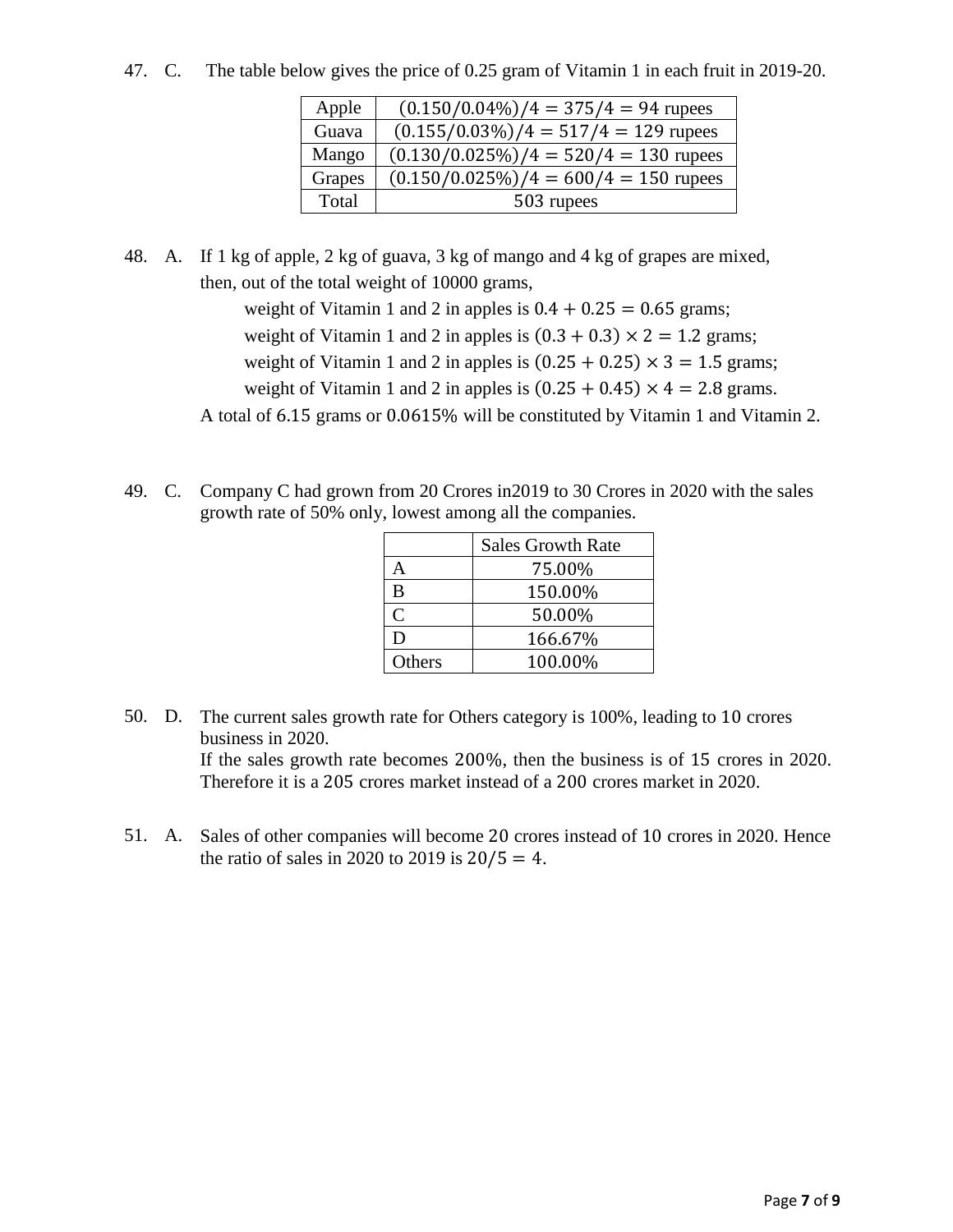## English

- 52. A.
- 53. C.
- 54. B.
- 55. A.
- 56. B.
- 57. A.
- 58. C.
- 59. D.
- 60. A.
- 61. B.
- 62. B.